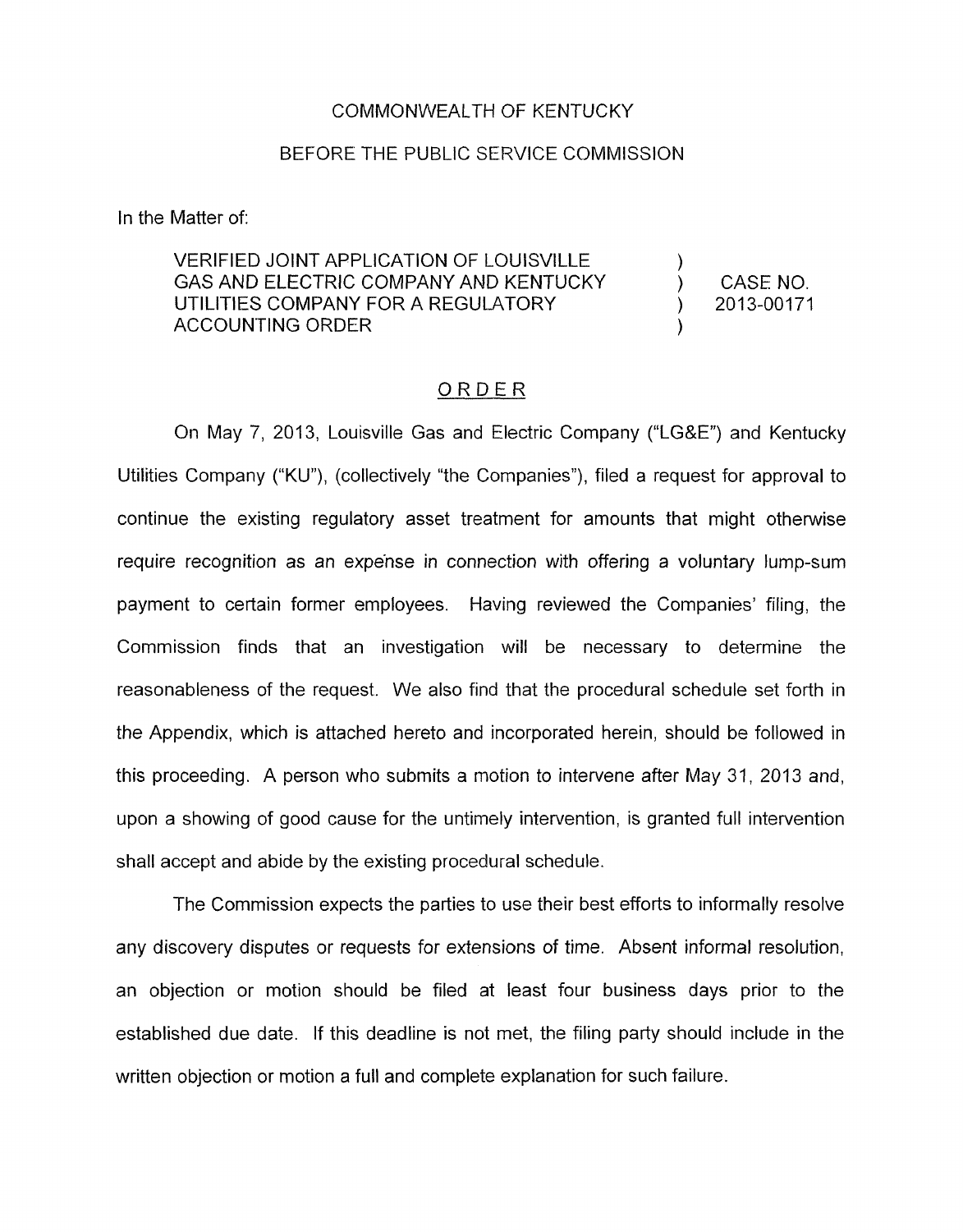IT **IS** THEREFORE ORDERED that:

1. Unless otherwise ordered by the Commission, the procedures set forth in *807* KAR 5:001, Section 8, shall be followed when filing papers in this proceeding.

2. The procedural schedule set forth in the Appendix, which is attached hereto and incorporated herein, shall be followed in this proceeding.

3. a. Responses to requests for information shall be filed in accordance with the electronic filing procedures set out in 807 KAR 5:001, Section *8,* and shall be appropriately indexed and bookmarked and shall include the name of the witness responsible for responding to the questions related to the information provided, with copies to all parties of record and a paper copy to the Commission.

b. Each response shall be answered under oath or, for representatives of a public or private corporation or a partnership or an association or a governmental agency, be accompanied by a signed certification of the preparer or person supervising the preparation of the response on behalf of the entity that the response is true and accurate to the best of that person's knowledge, information, and belief formed after a reasonable inquiry.

c. A party shall make timely amendment to any prior responses if it obtains information which indicates that the response was incorrect when made or, though correct when made, is now incorrect in any material respect.

d. For any requests to which a party fails or refuses to furnish all or part of the requested information, that party shall provide a written explanation of the specific grounds for its failure to completely and precisely respond.

-2- Case **No.** 2013-00171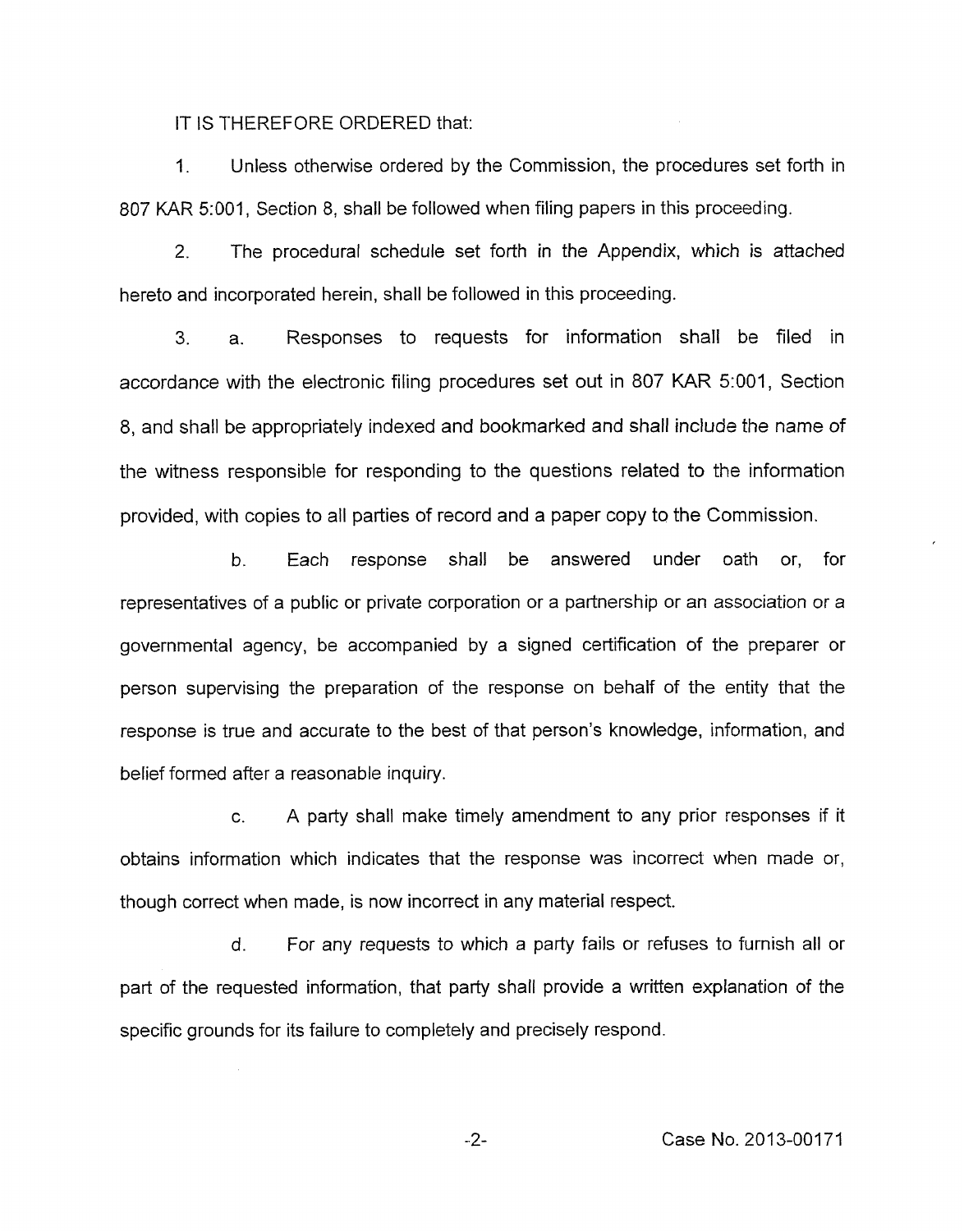**4.** Any party filing testimony shall file in accordance with the electronic filing procedures set out in 807 KAR 5:001, Section 8, with one paper copy to the Commission.

5. All parties shall respond to any interrogatories and requests for production of documents that Commission Staff submits in accordance with the procedural schedule set forth in the Appendix.

6. The Companies shall give notice of any hearing in this matter in accordance with the provisions set out in 807 KAR 5:011, Section 8(5). At the time publication is requested, the Companies shall forward a duplicate of the notice and request to the Commission.

7. At any public hearing in this matter, neither opening statements nor summarization of direct testimonies shall be permitted.

8. Any objections or motions relating to discovery or procedural dates shall be filed upon four business days' notice or the filing party shall explain, in writing, why such notice was not possible.

9. Motions for extensions of time with respect to the schedule herein shall be made in writing and will be granted only upon a showing of good cause.

IO. Nothing contained herein shall prevent the Commission from entering further Orders in this matter.

**-3-** Case No. 2013-00171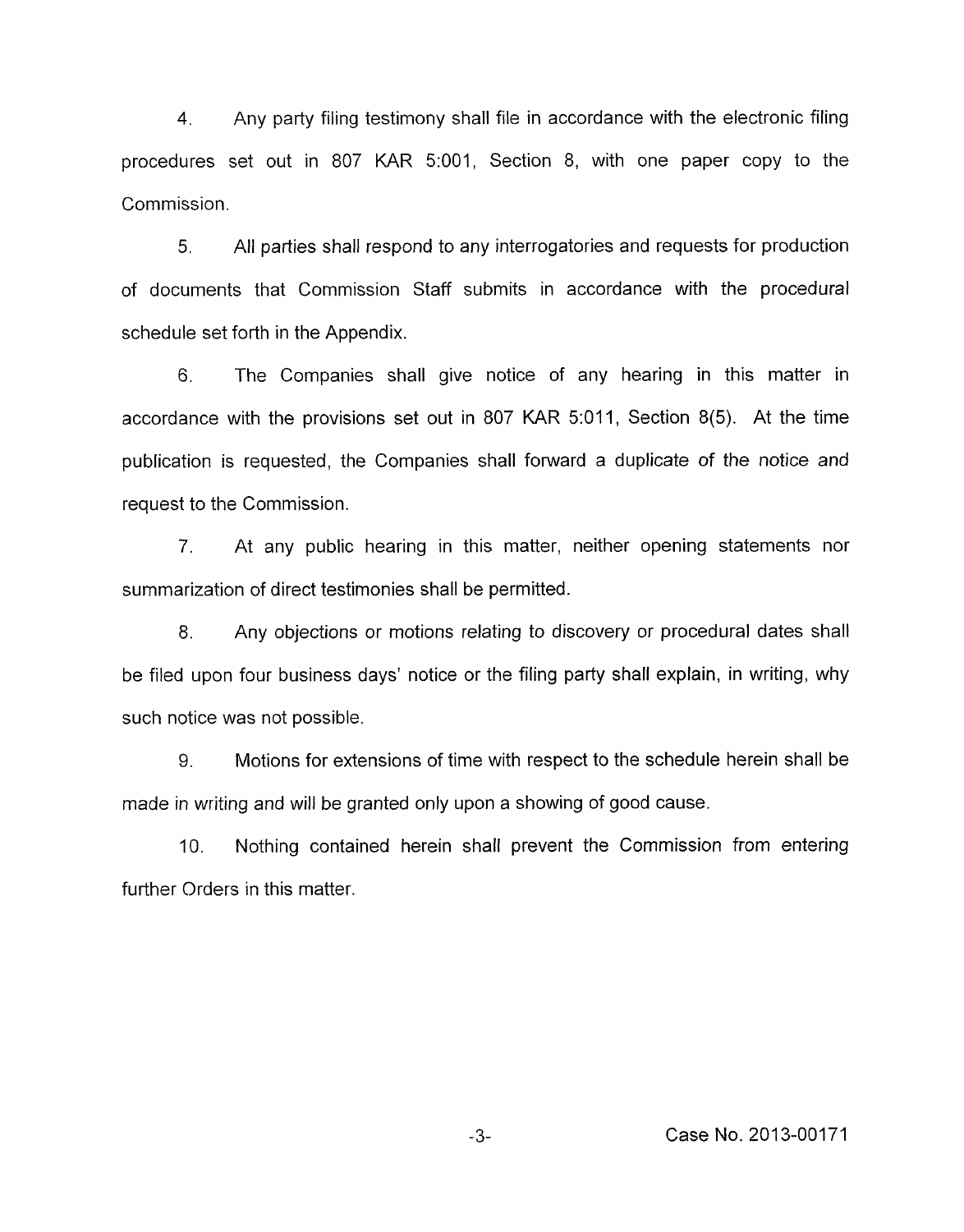By the Commission



**ATT** utive pirector Exe

Case No. 2013-00171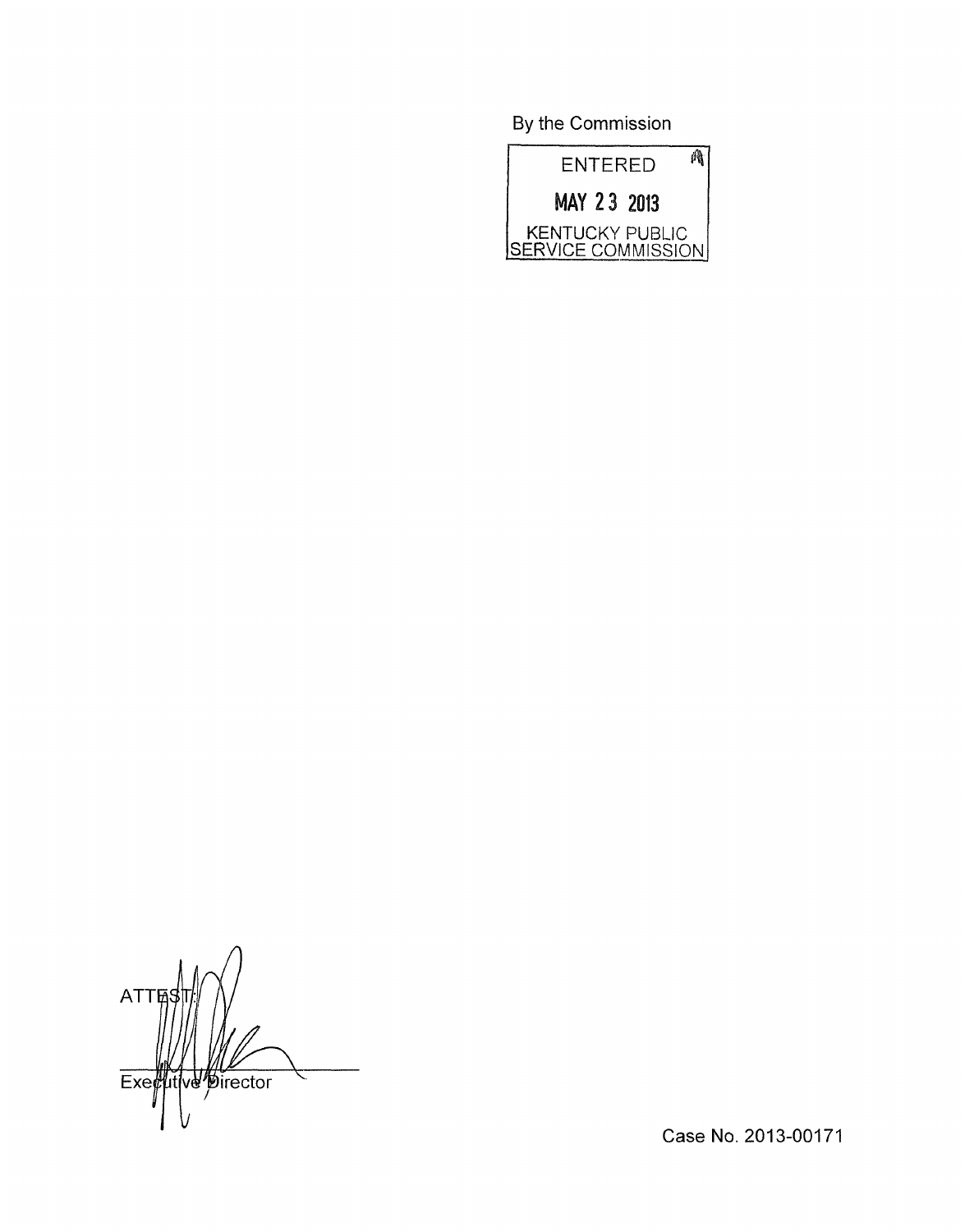# APPENDIX

## APPENDIX TO AN ORDER OF THE KENTUCKY PUBLIC SERVICE COMMISSION IN CASE NO. 2013-00171 DATED

| A person interested in becoming a party to this proceeding<br>shall file a motion to intervene with the Commission pursuant |  |
|-----------------------------------------------------------------------------------------------------------------------------|--|
| All initial requests for information to KU and LG&E shall                                                                   |  |
| KU and LG&E shall file responses to initial requests for                                                                    |  |
| All supplemental requests for information to KU and LG&E                                                                    |  |
| KU and LG&E shall file response to supplemental requests                                                                    |  |